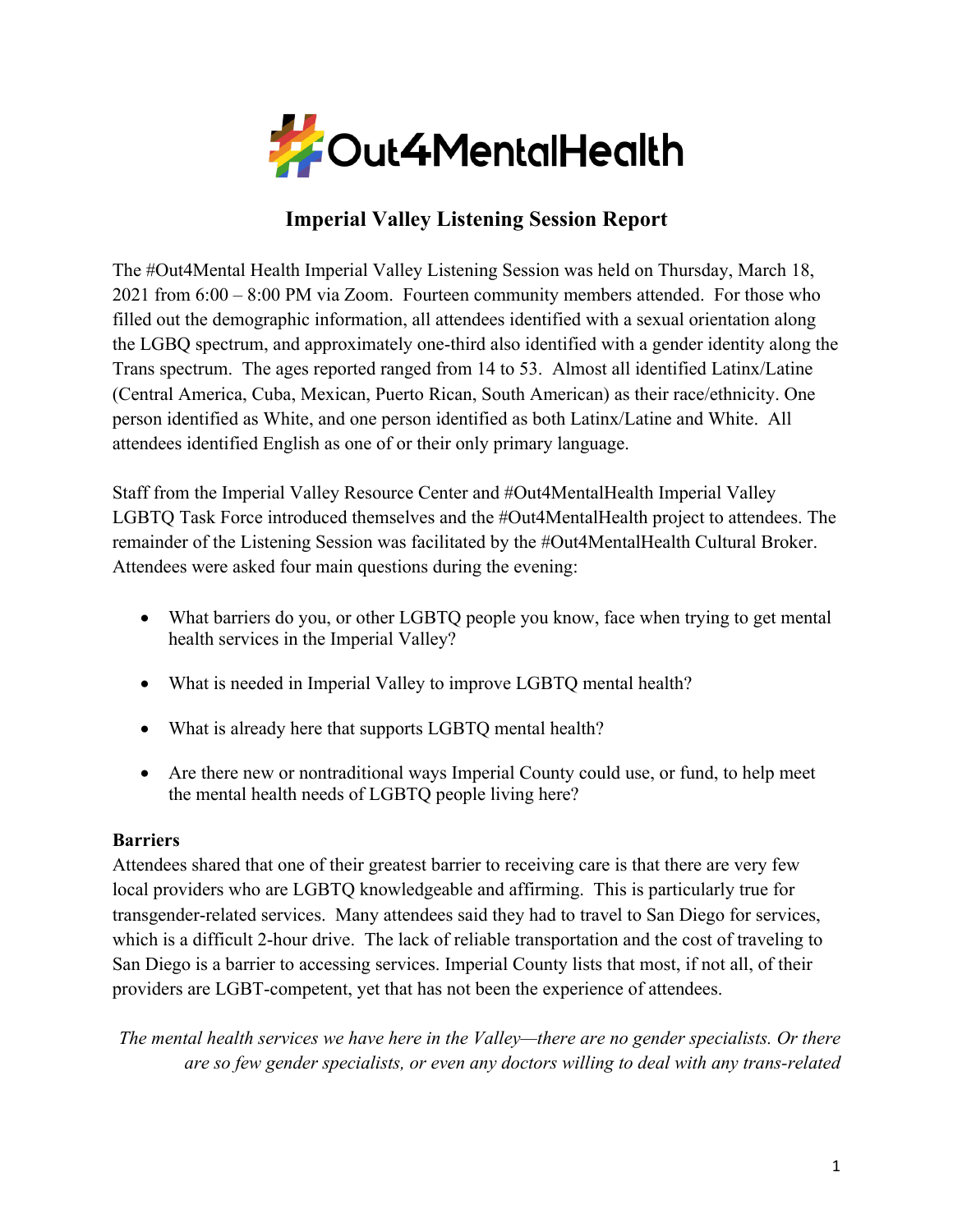*healthcare. I had to go to San Diego. …We don't have anyone who can help me with that locally. …It's about a two hour drive [to San Diego]*

*When I reestablished the hormonal care, I did get a little bit of pushback from my primary doctor…So, I went out to San Diego, to the to the Hillcrest clinic out there. …I met a wonderful doctor there. I basically just laid out my whole story... They were able to reestablish everything, was very smooth. And I was able to get my medication by the next day. So that was very, very good…… Once the [primary] doctor realized that I was gonna get my care over there [Hillcrest], that's when they changed their attitude. And that's when he did not want to lose my business. And out of convenience, I decided to stay with this doctor over here….*

*I recently needed to get two WPATH letters for a gender affirming surgery… For the secondary letter, I had to rely on somebody from a totally different city. And that's kind of unnerving, because it should ideally be somebody that's close to you and that you can interact with.*

*It can be a really inconvenient drive as well because of the rapid transition in latitude and it can place a big strain on vehicles. It is normal for vehicles to stop working during the trip.*

*The wear and tear on vehicles is a hidden cost, for sure.*

*We have no training [for providers] for LGBT. And I say it very sadly, because the need is there.*

Repercussions from Covid-19 also created barriers for providing needed services, especially inperson services and events so important to the mental health and well-being of Imperial Valley (IV) LGBTQ residents.

*Covid has really struck us hard in that the [IV LGBT Resource] Center can't have the types of events that we had in the past …. This would have been perfect weather for Sunday Funday's family get togethers. And we haven't been able to have that. …The Center had a really good team on Tuesdays that will come for four hours, just to play Dungeons and Dragons. That would get them out of the house, give them a time to have fun, and just communicate with people. Unfortunately, we don't have that right now [due to Covid], but hopefully we can do that again soon.* 

There are also barriers to accessing online services, as well as other online resources, due to both poor infrastructure and economic barriers.

*Ever since I moved out here to this area, to the Valley, I've noticed that my access to the Internet is compromised many times. There's a lot of outages. When I was in Ventura, I had very great*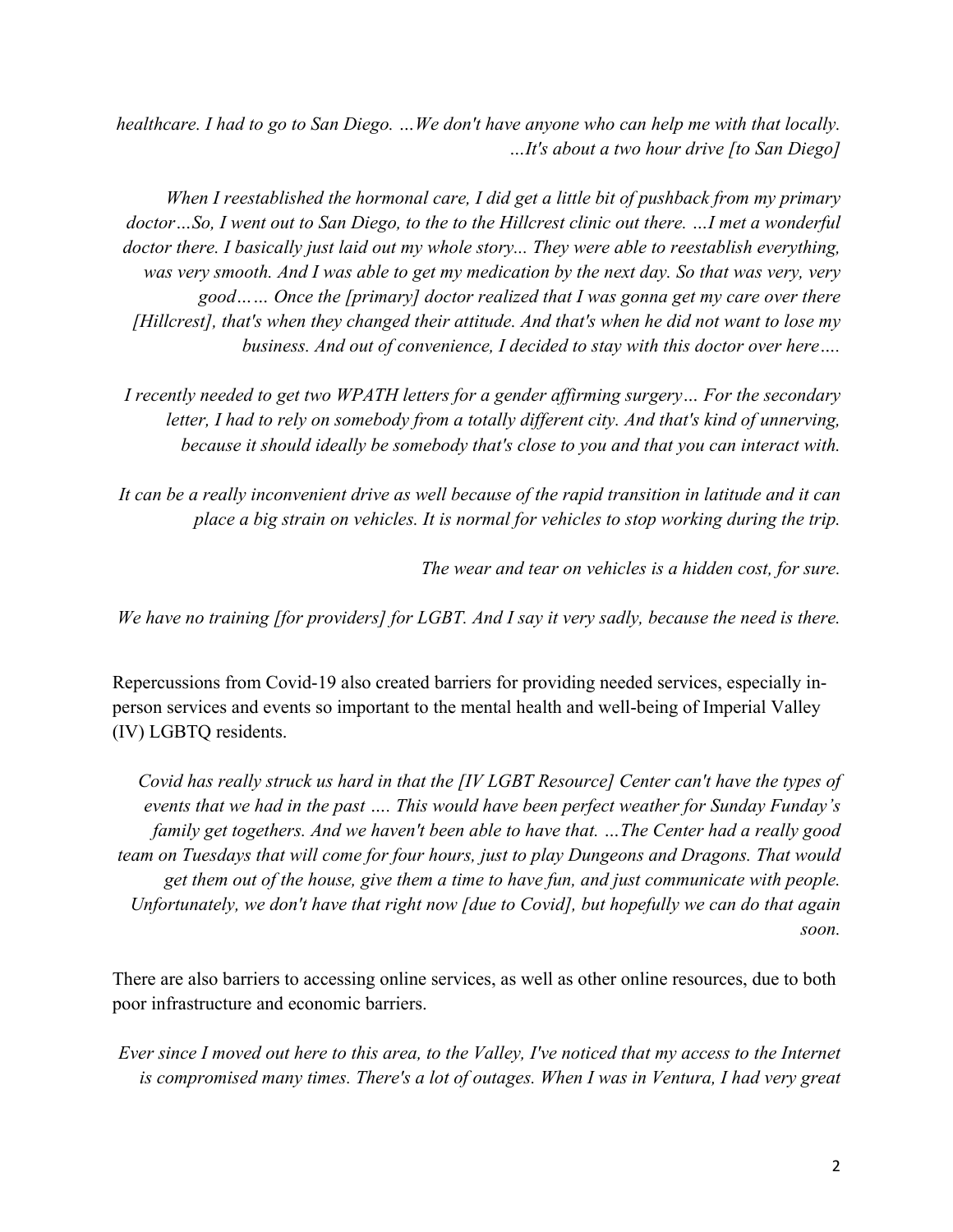*internet that would never go out. And it was available 24/7, you know, very quick. And out here, for weeks on end, I would get mixed signals.*

*This is a low income community. So … it's not the same as if the parents have, middle class or higher, …upper class where they can, or they have one child where they can give an iPhone or a phone to all of their kids and the Internet and all that.*

### **Needs**

Attendees spoke about the need for K-12 schools to have a more LGBTQ-affirming environment. They expressed a need for awareness and education to help combat the negative messaging about being LGBTQ that both straight/cisgender and LGBTQ students absorb from society, and particularly their culture. Attendees also stressed that affirming LGBTQ messaging and programs needs to take place at all grade levels, not just high school.

*I think in the Imperial Valley, what we need is probably to increase the understanding and the awareness…The reason why I feel that's so important is because I did all of my education here in Imperial Valley and I was always bullied…People always were making comments like, [said in a negative tone] "Oh, you're gay." And I would believe it back then—like it was a bad thing. I think that that is something that definitely needs to change with the youth—what they think is a bad thing. Especially considering all of the machismo and marianismo in our communities here. It's deeply embedded into our culture. We're 90% plus Hispanic here, and it's something that is not going away. ... There's always been anti-LGBTQ hate, always in Imperial Valley, always.* 

*I don't see any awareness about LGBTQ anything in K through 12 schools. Maybe some high schools have like a GSA club. But what about at elementary schools? What about in middle schools? I know I would have benefited learning and hearing and seeing about all this as a child growing up here in Imperial County. But they just always oppose, there always just seems to be some opposition to that here in Imperial County… As someone who did all of their education here, that would have probably really changed my life.*

Many attendees spoke about the need for mental health support in the schools for parents of LGBTQ students. When a youth comes out, there are no services for the parents, or to help both the parents and the youth to come together.

*I think that a conjunction with mental health support and LGBT at the schools would be helpful for the parents. But especially when they go to the mental health providers that they have help for the parents, and for the child or for the adult.*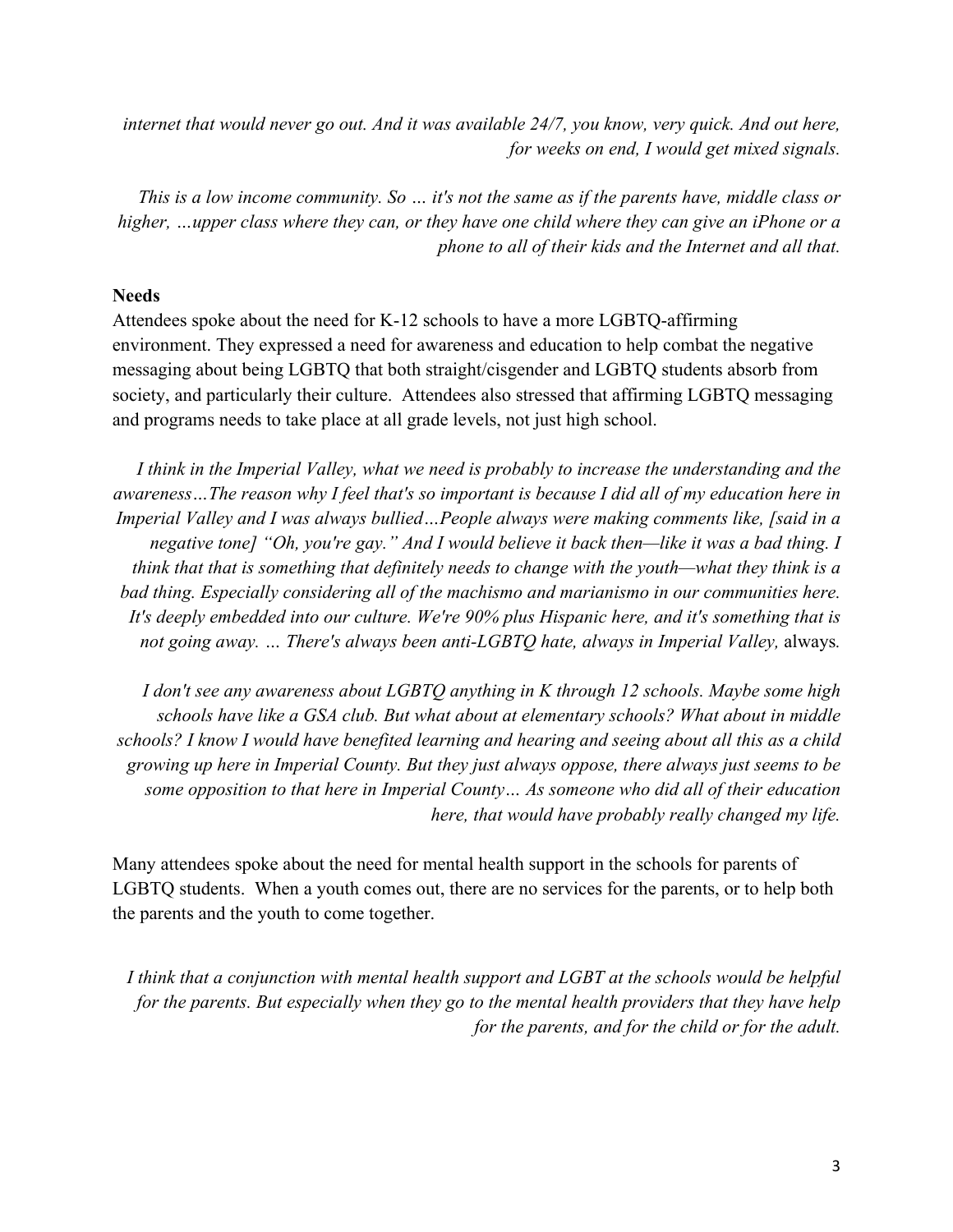*I think that we tend to leave behind parents and other allies. … When you come out, it can be difficult for everyone involved, and that kind of difficulty can make things worse, sometimes. [choking up] It took my parents almost a year to really come to terms with my coming out.*

*I just want someone that can help me be more comfortable with expressing my sexuality and identity with my family.*

There is a need for education to reduce the stigma of seeking out and accessing mental health services. The stigma faced by attendees created both a barrier to them seeking services, as well as a need to keep silent about any mental services they were receiving.

*There's a lot of education that needs to happen amongst the larger community of breaking the stigma going to see a therapist for something. I definitely have a few relatives I would never tell I'm seeing a therapist for something, because I already know their questions. They're gonna be like, "What's* wrong *with you?"* 

The Imperial Valley LGBT Resource Center is definitely an asset for those LGBTQ individuals who have been able to access their services. While the Center has tried to promote their services and who they are, the word is not always getting out. In addition, the Center is frequently contacted by individuals who misconceive what the Center is. The Center needs more funding in order to increase staff capacity to both provide services and promote them. In addition, the Center needs both increased promotion and accurate messaging by the Imperial County Behavioral Health Dept.

*The [IV LGBT Resource] Center hasn't even been around for very long, and I only found out about it because my mom saw a post on Facebook. So I think getting the word out a bit more. Who knows how many people are wanting services like this, but don't even realize that they have these resources available to them?*

*I feel like there has been a lot of promotion. But it just seems the word isn't getting out. So it's really confusing …to hear, "I don't know that." I guess we still need to promote the Center more.*

*I've had phone calls, people asking me if I can send them a 15 year old. And I think: "Who do you think this is?!" You know, I really get upset when people have the bad idea. … I had a guy come in saying that he really thought he was gonna see guys in pink shorts and on roller skates here at the Center. So again, it's that misconception.*

Although it is a misconception, one attendee felt it was also important to note: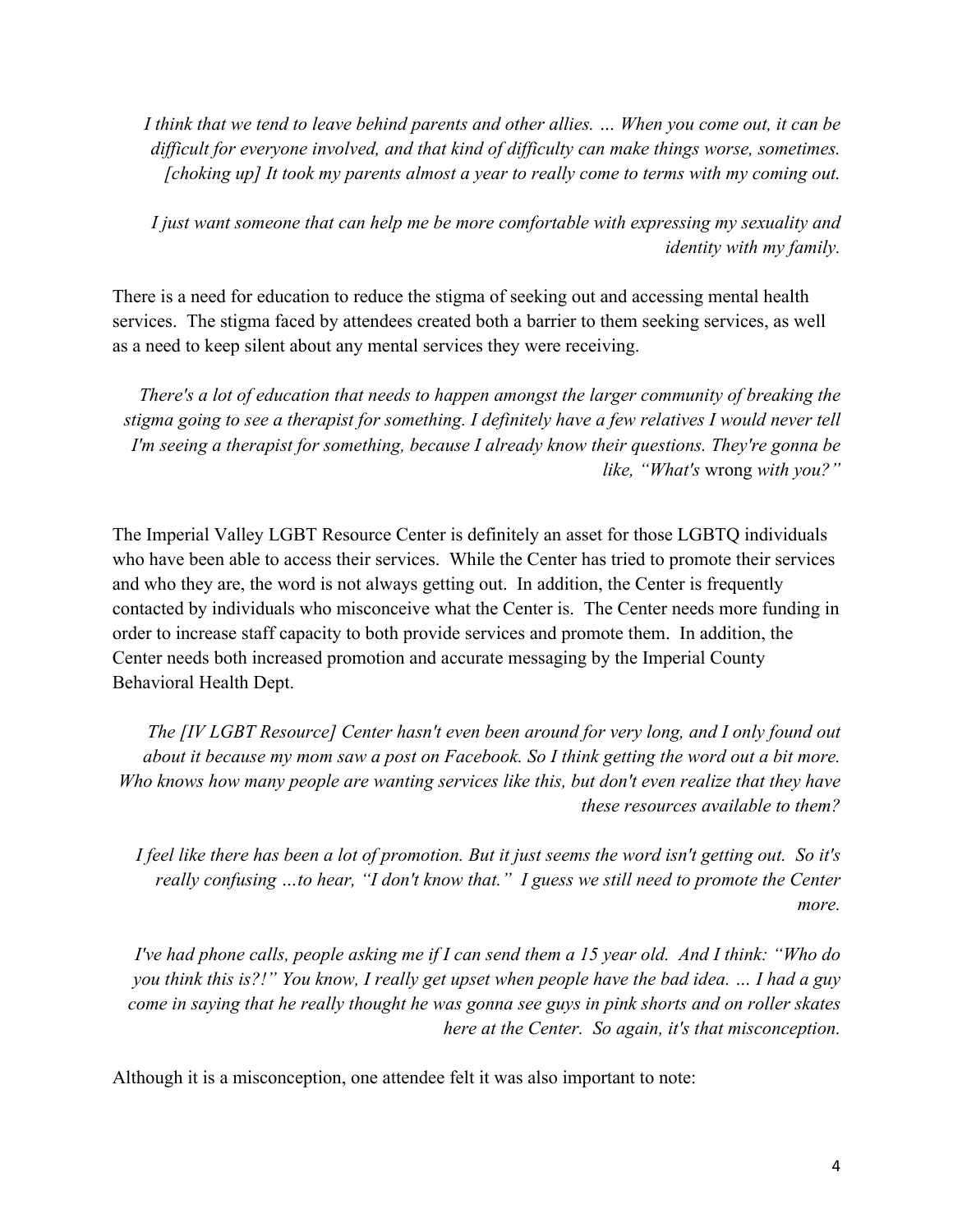As stated previously, finding and receiving LGBTQ affirming and knowledgeable services in Imperial County is very difficult. Attendees voiced a need for Peer Support Specialists both at Imperial County and at the IV LGBT Resource Center.

*We need Peer Support Specialists. There's none. And in [Imperial] County, they are hired under another name, another title. They are peers, but they are not doing nothing that has to do with peer work. … The peer support that they have…do not have the lived experience as a Peer Support Specialists should have. …And we definitely need paid Peer Support Specialists here in the Valley. ...Like I said, there's not. If there is some, there is very little, the amount is very little.* 

*Very exciting to have them [volunteers and interns] here [the IV LGBT Resource Center]. But one thing that I've been advocating for is a paid Peer Support Specialist, and a paid therapist, even if they do part-time work.*

#### **Local supports**

The IV LGBT Resource Center was the most frequently, and almost only, mentioned local support for LGBTQ mental health. Pride events and other activities were also noted. Finally, one attendee talked about support they receive at their school.

*I think the fact that we have a resource center at all, and that we have Pride events, before the pandemic. I think that just knowing that really helped me being able to speak with other people in the community. Weekly activities, and then these planned events, that was extremely good for me.* 

*Like in everything else, we feel more comfortable with somebody that really understands, has personal experience with the struggles, the challenges—even overcoming some of those. The Center does have that.*

*COVID has really dampered a lot of what we wanted to do this year... But nonetheless, we're here. … It takes it takes a community to help a community…. We do have our doors open Monday through Friday, starting at 10am. There are still some things that we're doing at the Center. … We help people on a continuous basis. And some people only see us is that: a resource in case I need help. For the community, we're more than that—we are that safe space.*

*There are clubs at my school that educate me and make me feel accepted as who I am.*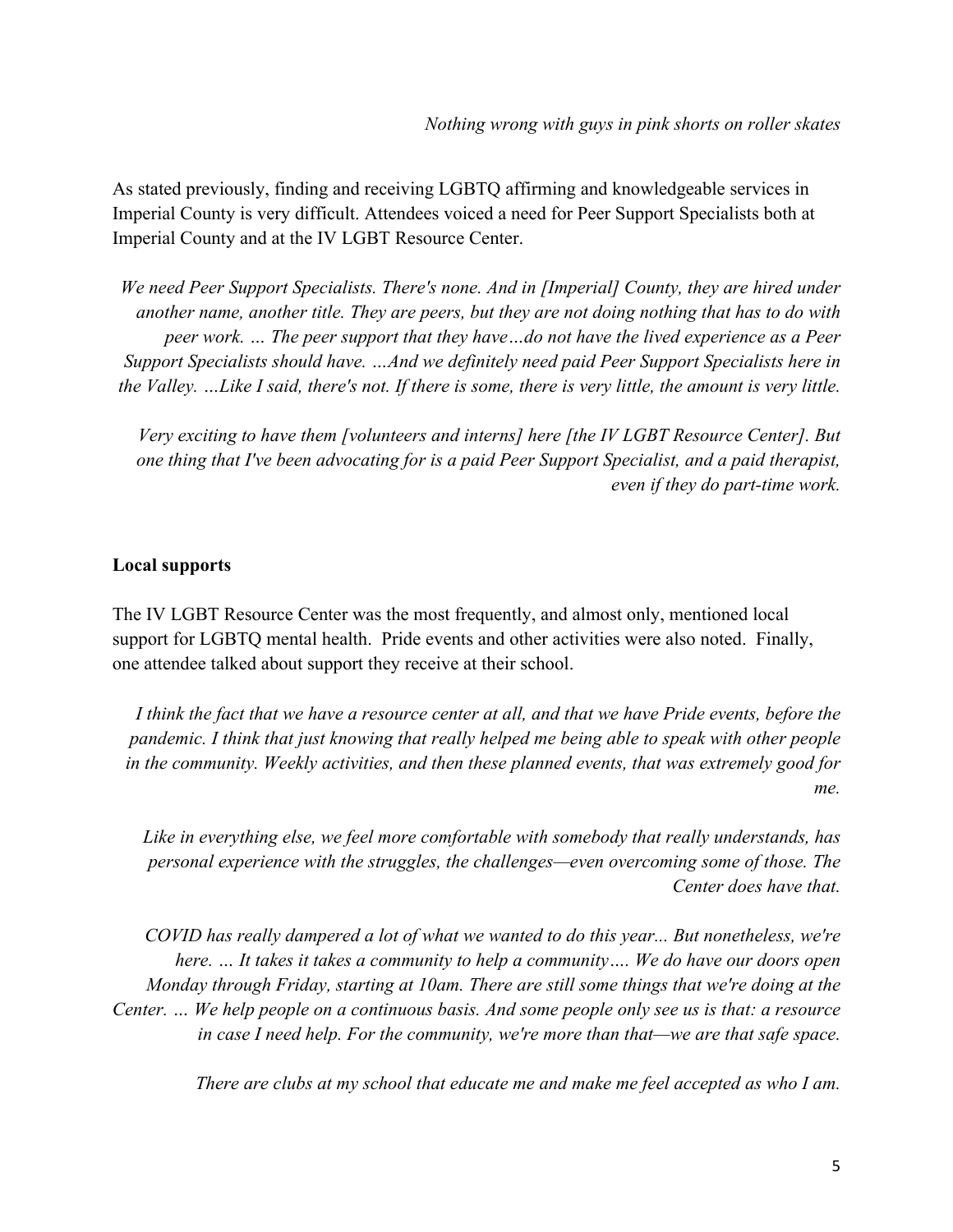#### **Innovative ideas**

Attendees spoke about the healing aspects of programs that would allow for the creative expression of emotions through art, music, and other types of creativity. One attendee noted that music has special significance in this community and would be a way to draw in youth.

*I've always used creativity like that to kind of explore my personal feelings. … In my family…a lot of my older relatives said that they never really had the chance to explore their artistic creativity. So I think just a casual class like this would be a good outlet for people of all ages to explore their creative emotions.* 

*I also enjoy putting/expressing my feelings through my art.*

*It [art] keeps your mind occupied.*

*For me, music is a very big part of my own recovery, because it helped me not only express myself, but it gave me happiness. … If I'm feeling sad, I will express myself with those songs. And I think a program … for people that like to sing or just like to listen, maybe that could help, because it helped me.* 

*Music was always a huge thing. … Some people call people who are in band "band geeks." But here if you were in band, you're actually cool. So it was very respected always being in band and learning how to play an instrument here. So I do feel like that would really pull in a lot of people.*

As spoken of previously, there is a need and a desire to involve parents of LGBTQ youth in order to promote acceptance and well-being. Attendees suggested that programming that would bring both parents and youth together in the mutual pursuit of art, music, or other creativity could address part of this need.

*I think that we tend to leave behind parents and other allies. … When you come out, it can be difficult for everyone involved, and that kind of difficulty can make things worse, sometimes.] It took my parents almost a year to really come to terms with my coming out. So I think activities that focus around the parent, child, or sibling dynamics, I think things like that would be very, very helpful in the long run.*

*I'm thinking that classes for the parent and the LGBTQ individual would help strengthen the relationship between them. It would help the parent enjoy and accept the individual's life by seeing them do and enjoy project and activities that are familiar to the parent.*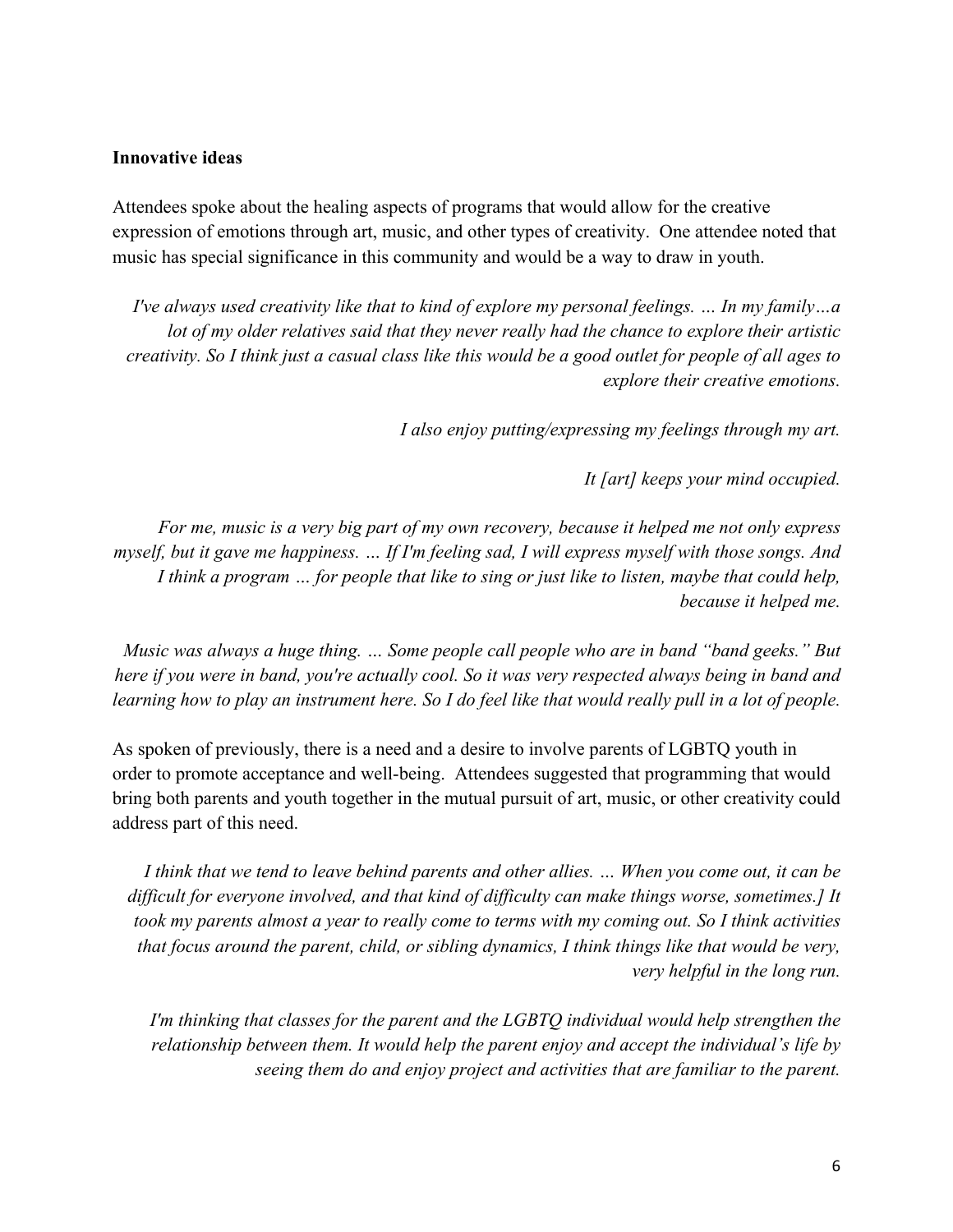Attendees had a lengthy discussion regarding the merits of online video games as a learning tool and as way to stay connected in areas where the neighborhood is unsafe or there are no other recreational outlets. Attendees emphasized that online video games can help strengthen a sense of community when in-person support is not viable or desired. Finally, this could be a very effective format to reach youth in a way that other mental health outreach has not. The chat feature (within the video game) is one area where there is an opportunity to offer other activities and resources to youth outside of the video game itself. In other words, the video game

*Gender Phluid Collective is based in San Diego. What they've done, throughout the pandemic, is really innovated in the sense that they've transitioned all of their in-house in-person gamer nights to an online format.*

*I was one of those people that thought video games is always horrible and bad for you. And it's not true. I mean, I figured it out on the other side of the coin, that it's just extremely beneficial as well.*

*I have a very similar experience with video games!*

*Growing up, I played the video games in lieu of going outside many times due to a hostile environment in the neighborhood playground/battleground.*

*I honestly felt more comfortable at home than I did outside, especially because Imperial County lacks recreational centers with vibrant, engaging activities like in more metropolitan areas like San Diego.*

*Honestly, I want to say it's a failure here, county wide, trying to engage the youth with mental health services as a whole. And I think that one thing that has really drawn in the youth is video games. ... And it's even more interesting what's happening with the whole Esports<sup>1</sup> industry really exploding because it's so successful at bringing in youth. That's a fact. ... I think that innovative wise, I think that video games are going somewhere. Because we all know that video games are not just to play. … I've learned a majority of my vocabulary because of the video games… There's just so many words in English that I wouldn't know if I would have never played the video games.*

<sup>1</sup> **Esports** (also known as **electronic sports**, **e-sports**, or **eSports**) is a form of competition using video games. Esports often takes the form of organized, multiplayer video game competitions, particularly between professional players, individually or as teams.